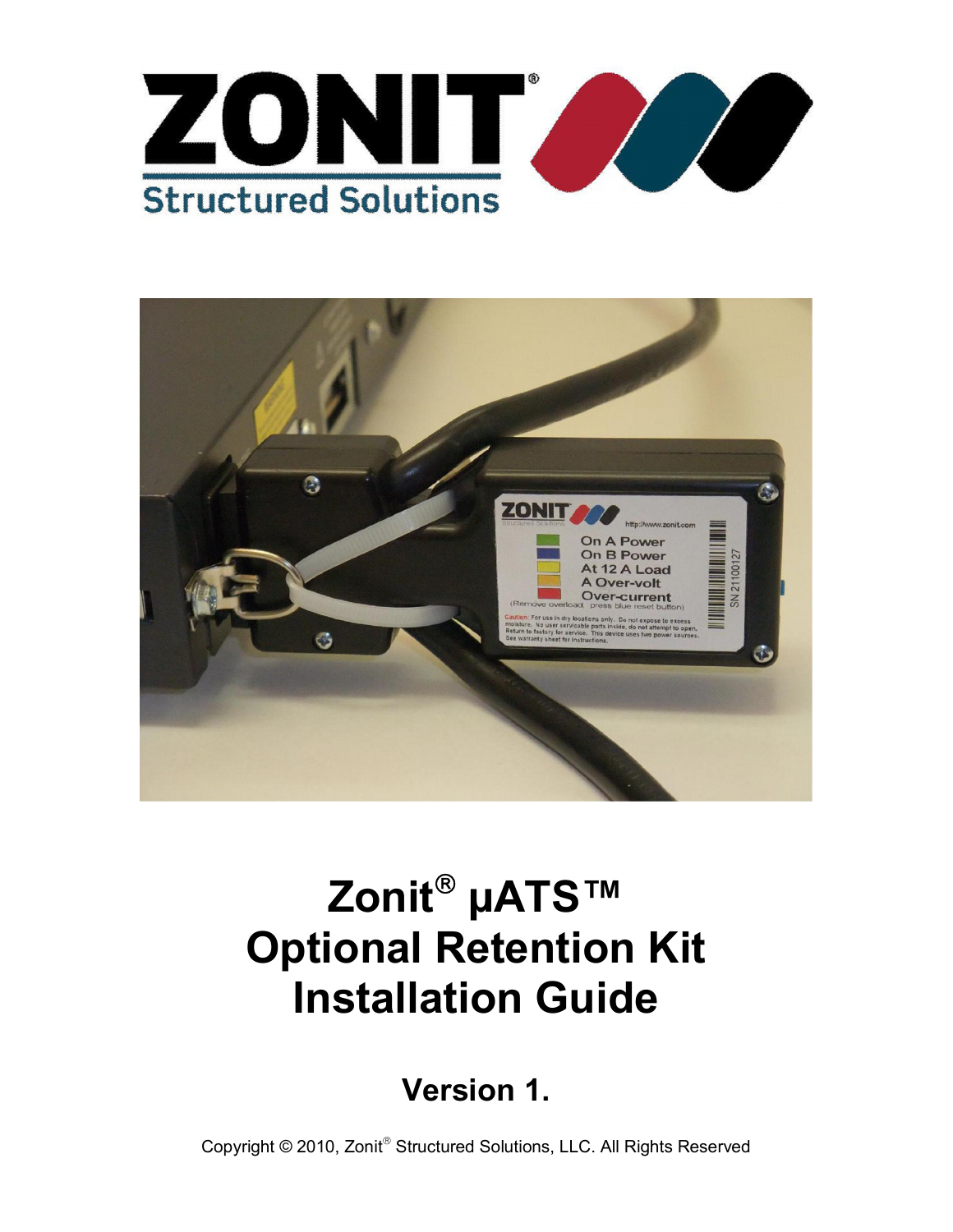## **PRODUCT OVERVIEW**

**Product ID:** Zonit<sup>®</sup> Micro Automatic Transfer Switch ("µATS™") **Model:** All **Option:** *µATS Retention Kit* – Part Number µATS1-OPT-RET

**Description:** This kit consists of a pair of keyhole style "D-ring" brackets and matching zip-lock nylon ties. Use it in situations where it is desirable to physically attach the Zonit µATS™ to the equipment being powered or secure it to the rack where the equipment is mounted.

## **PRE-INSTALLATION CONSIDERATIONS**

Prior to deployment of the µATS™ Retention Kit, to insure the µATS™ will function properly in its intended application, the following site considerations should be reviewed.

#### *MOUNTING OPTIONS*

The µATS™ has NEMA 5-15, IEC C14 or NEMA L5 plugs on its input cords, intended to be connected to 15A single phase 120V power sources. The output is an IEC320 C13 female plug, which is the most common input to modern electronic data processing equipment.

The µATS™ can be used in several configurations:

- *Direct Attach* The µATS™ is connected directly to equipment via its integral IEC320 C13 plug.
- *Indirect Attach*  The µATS™ can be connected indirectly to equipment via an optional accessory, the *IEC C13 Extension Kit* ( Part Number µATS1-EXT-C13).
- *Plugstrip Feed* The µATS™ can be used to feed a 15A plugstrip via an optional accessory, the *NEMA 5-15 Extension Kit* – (Part Number µATS1-EXT-515).

Note: For applications that use 208-240V 10A input Zonit offers µATS™ models for that application. Call for availability.

The µATS™ Retention Kit can be used in both the direct attach and indirect attach scenarios.

## **SITE PREPARATION**

Perform site preparation in accordance with the directions in the *µATS™ User Guide*.

## **INSTALLATION**

 Take the *µATS™ Retention Kit* out of its shipping materials (it may be bundled with a µATS™ unit or shipped separately, depending on how it was ordered) and verify that there are two keyhole style "D-ring" brackets and two matching zip-lock nylon ties, intact and undamaged.

*Direct Attach Scenario* 

 Make sure that the equipment the *µATS™ Retention Kit* will be installed onto is powered down. If the equipment is already powered up, **be sure** to follow the manufacturers recommended shutdown procedure before powering it down.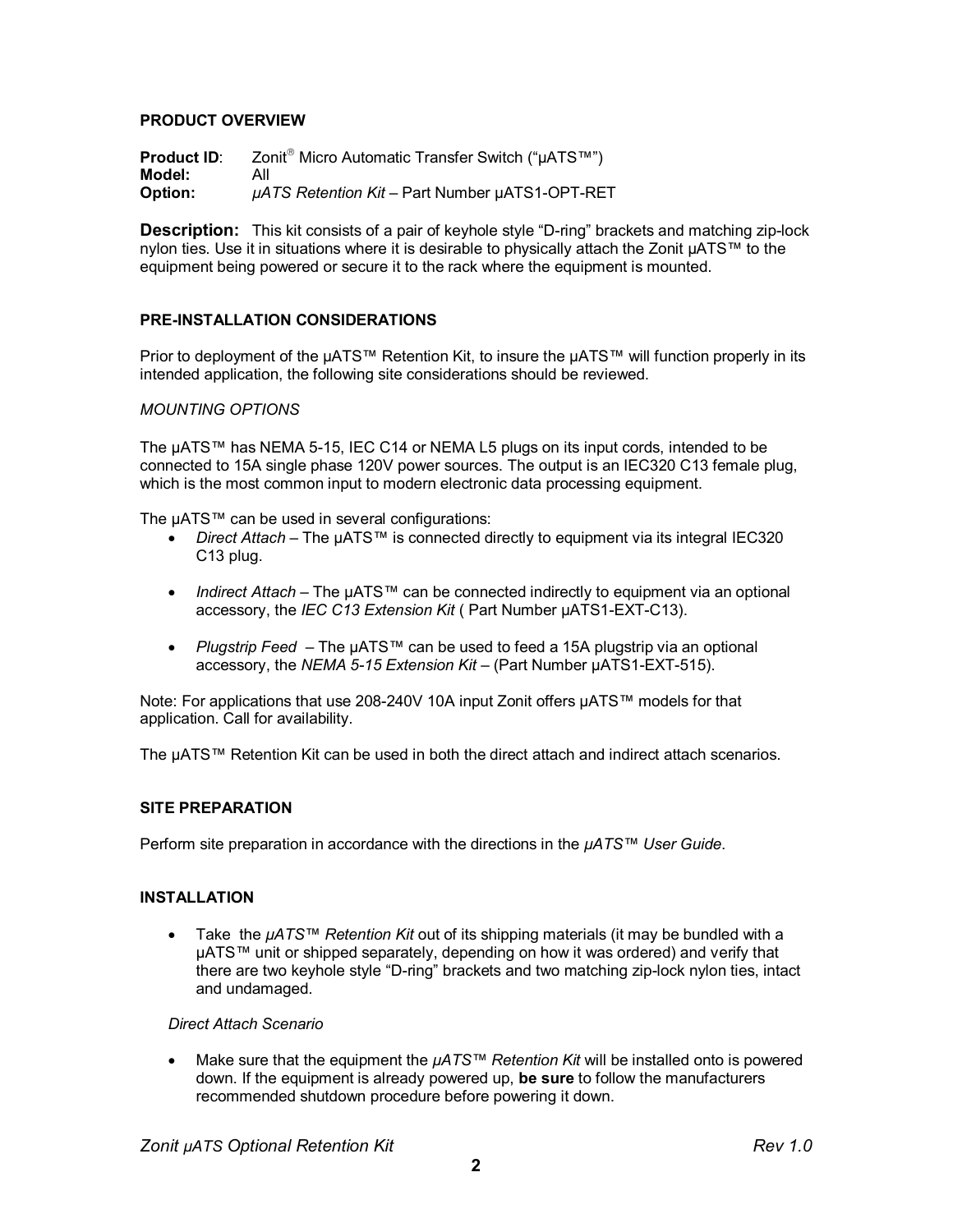

Figure 1 - µATS™ Retention Kit Materials

- If a µATS™ unit was already installed, remove it after the equipment is powered down.
- Locate a screw (which must not be a flathead screw) on the rear panel of the powereddown equipment that you are installing the *µATS™ Retention Kit* onto. Choose a screw that is close to the power inlet. Orient the zip-lock tie wrap retainer so that it will be pulled on as close to the center axis of the power inlet as is practical. Loosen the screw slightly, only enough to slide the supplied tie wrap retainer underneath it. It is recommended that you **do not** remove the screw. Once the tie wrap retainer is slid underneath the screw, tighten it securely. See Figure 2 below for an example installation.



Figure 2 – Example Installation of Tie Wrap Retainer

*Note*: If no screws are located near the power inlet, it may be advantageous to use two tie wrap retainers instead of one. This way two tie wraps can be used and their off-center axis forces on the µATS™ unit balanced.

• Insert the µATS™ unit via the integral IEC320 C13 female plug into the equipment to be powered. If the plug on the µATS™ will not insert because of clearance issues, use an optional accessory, the *IEC C13 Extension Kit* (Part Number µATS1-EXT-C13) to do an indirect attach installation.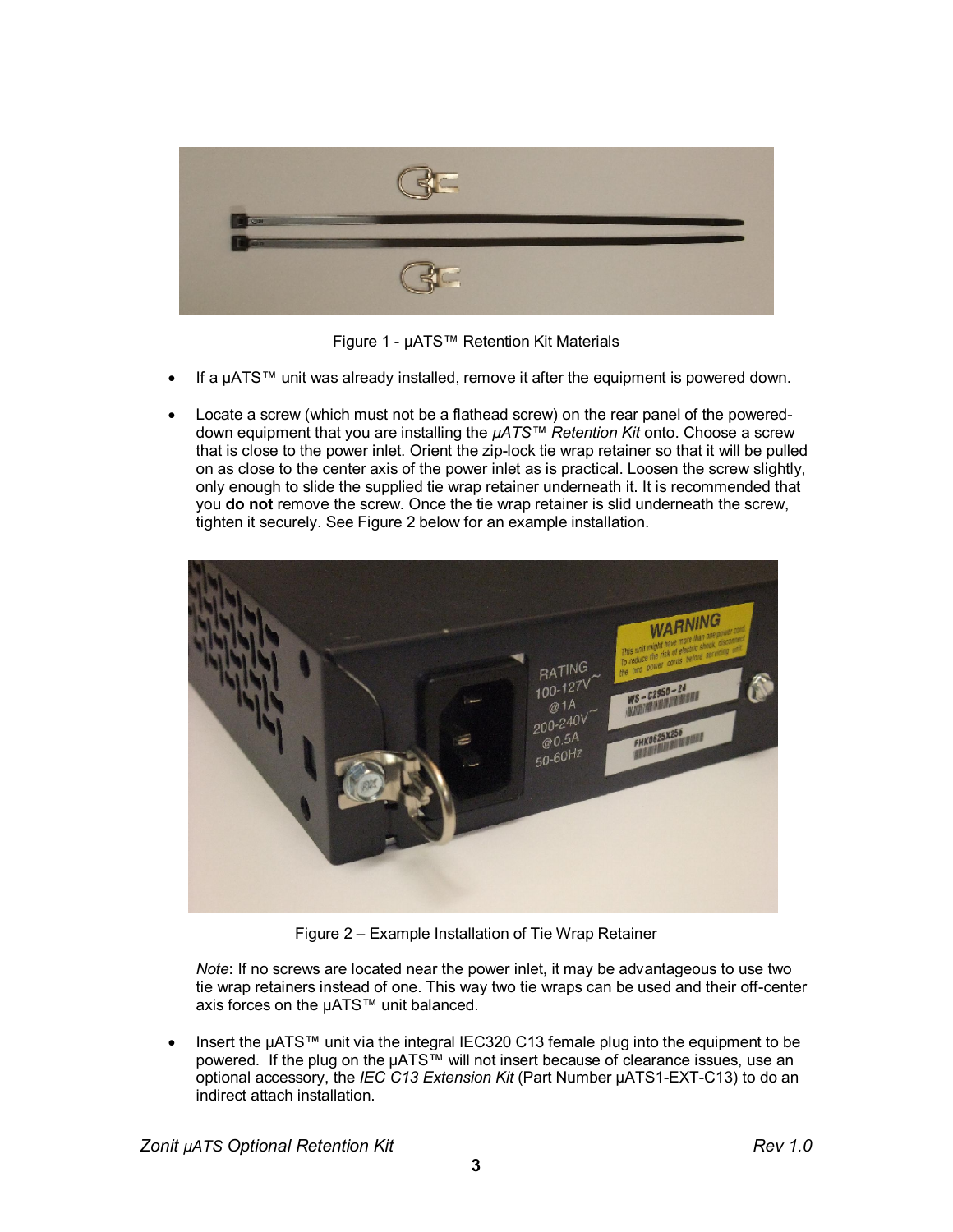This C13 extension cord can be used to make the connection between the equipment and the µATS™. Do **NOT yet** plug in either the **A** or **B** input cords of the µATS™ - that will be done at a later step.

 Take one or both of the zip-lock tie wraps supplied with the *µATS™ Retention Kit* and thread them through the retention eyelets in the case of the µATS™. If only one tie wrap will be used, it can be advantageous to thread it through both of the µATS™ retention eyelets as shown in Figure 3a and 3b. Note that the square end of the zip tie is positioned so that it is aligned parallel to the top edge of the µATS™ case, which makes threading and tightening the zip tie much easier.





Figures 3a & 3b - µATS™ Retention Kit Installed

- If desired clip off the excess length of the zip-lock tie with a suitable tool.
- Now connect the µATS™ to power following the instructions in the *µATS™ User Guide.*
- Turn on the equipment following the manufacturers recommended startup procedure.

## *Indirect Attach or Plugstrip Feed Scenarios*

- Make sure that the equipment the *µATS™ Retention Kit* will be connected to is powered down. If the equipment is already powered up, **be sure** to follow the manufacturers recommended shutdown procedure before powering it down.
- If a µATS™ unit was already installed, remove it after the equipment is powered down.
- Locate a suitable location in the equipment rack or cabinet to attach and secure the µATS™. It is recommended that you choose a location in the rack that will not interfere with normal operation of slide rail kits or inserting and removing equipment from the rack. Make sure that the adapter cord that you are using for the indirect attach of the  $\mu$ ATS™ is long enough to not have tension on it when the µATS™ is secured to the rack.
- Use one or both of the zip-lock tie wraps to secure the  $\mu A T S^{TM}$  unit to the rack. It may be useful to use one or both of the tip wrap retainers, but this is most often not needed, the zip-lock tie wraps can usually be laced around or through some part of the rack structure.
- Now connect the µATS™ to power following the instructions in the *µATS™ User Guide*.